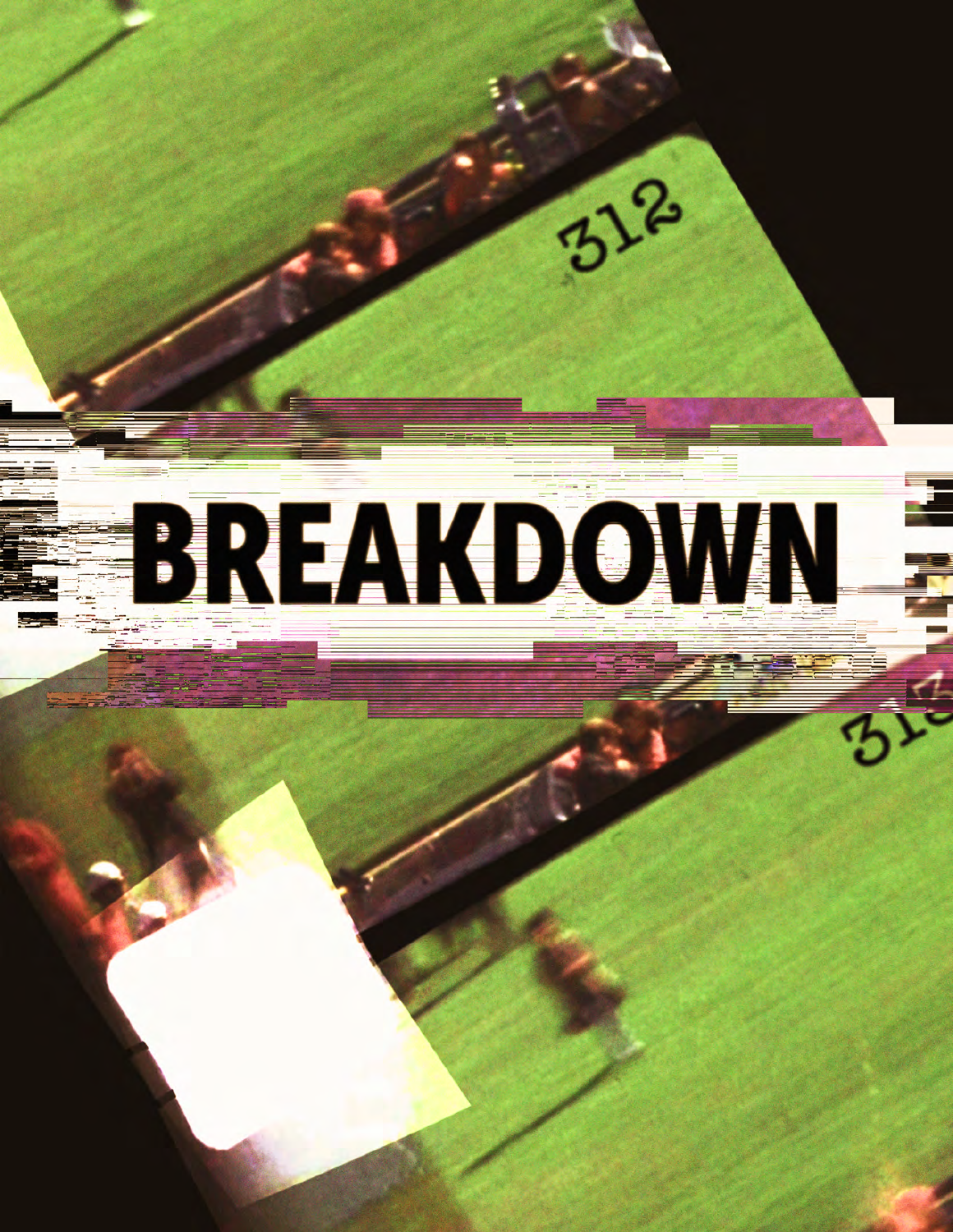## BREAKDOWN

"Frame 313"

Written by

Matt Lathrom

matt@mlathrom.com writtenby.mlathrom.com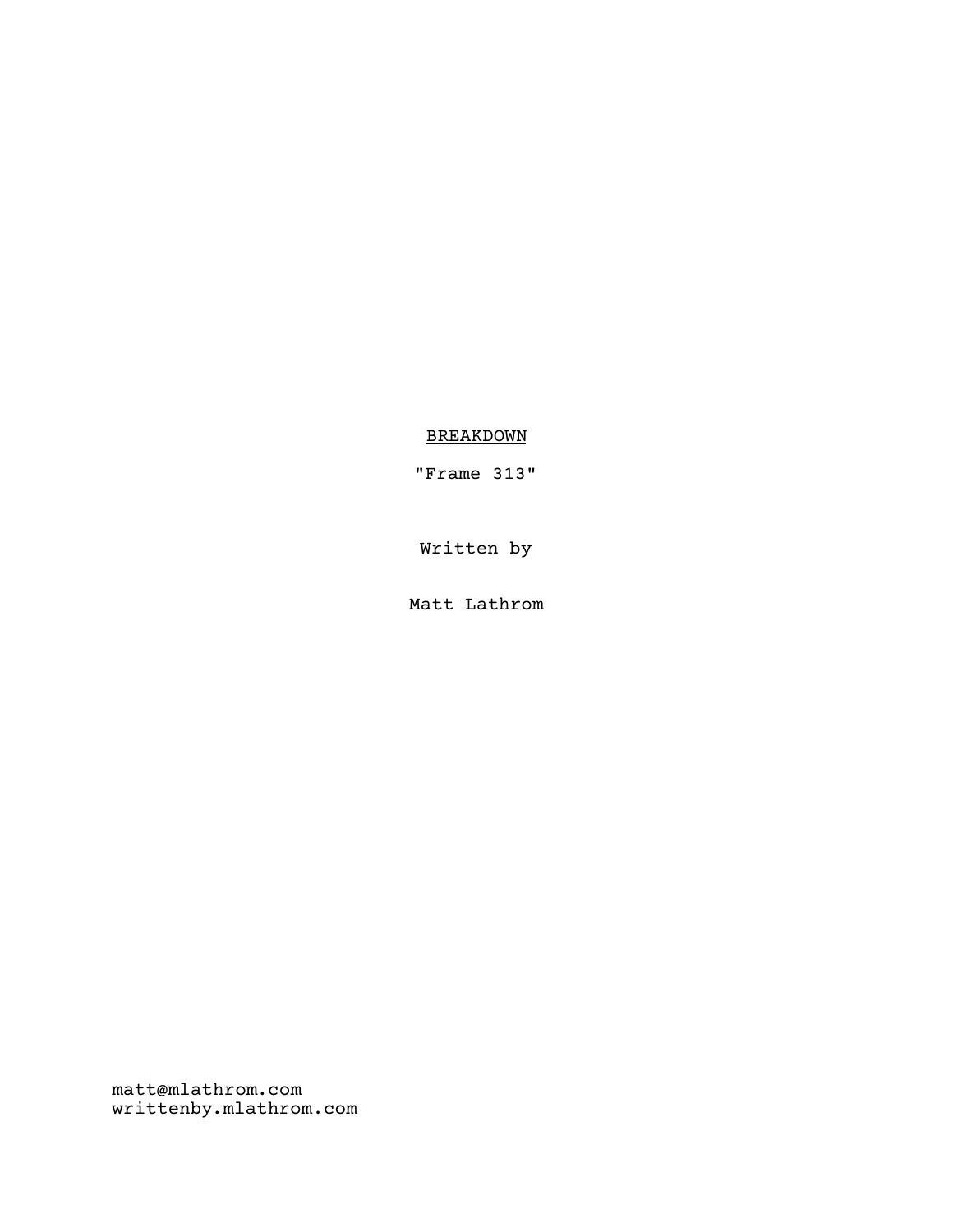## FADE IN:

## **VIDEO FOOTAGE**

The presidential motorcade rounds the corner onto Elm Street. Grainy, 8mm footage. The infamous Zapruder Film.

PRESIDENT KENNEDY and the first lady, JAQUELINE wave to onlookers from the convertible Lincoln Continental.

They pass behind a street sign.

As they emerge on the other side--

The president reaches up with both arms, grabs his throat.

Concerned, Jaqueline grabs his arm. He grips his throat.

Stillness, calm, then--

President Kennedy's head explodes in a mist of red.

A flap of scalp folds back as his body goes limp.

FADE IN:<br>
YINDO TOOTAGE<br>
The presidential motorcade rounds the corner onto Blm<br>
Sires: Crainy, Smm foothege. The infermous Zapruler Film.<br>
PRESIDENT KENNEDY and the first lady, JAQUELINE wave to<br>
conlookers from the conver Jaqueline climbs onto the back of the car, away from the lifeless body. A secret service agent rushes to her, jumps on the bumper. She reaches out.

PAUSE. The footage freezes. A pause icon appears at the bottom.

REWIND, then PUASE at the moment before the kill-shot.

PLAY, Kennedy's head explodes.

PAUSE. The mist of blood frozen in the air. Timecode in the upper right corner: "313"

> THE ARTIST (V.O.) My dad always told me believe none of what you hear and half of what you see. I think even that's being generous.

SUPER: "BREAKDOWN: FRAME 313"

FADE TO BLACK.

THE ARTIST (V.O.) The project started like all the rest. A packet of instructions along with the raw footage.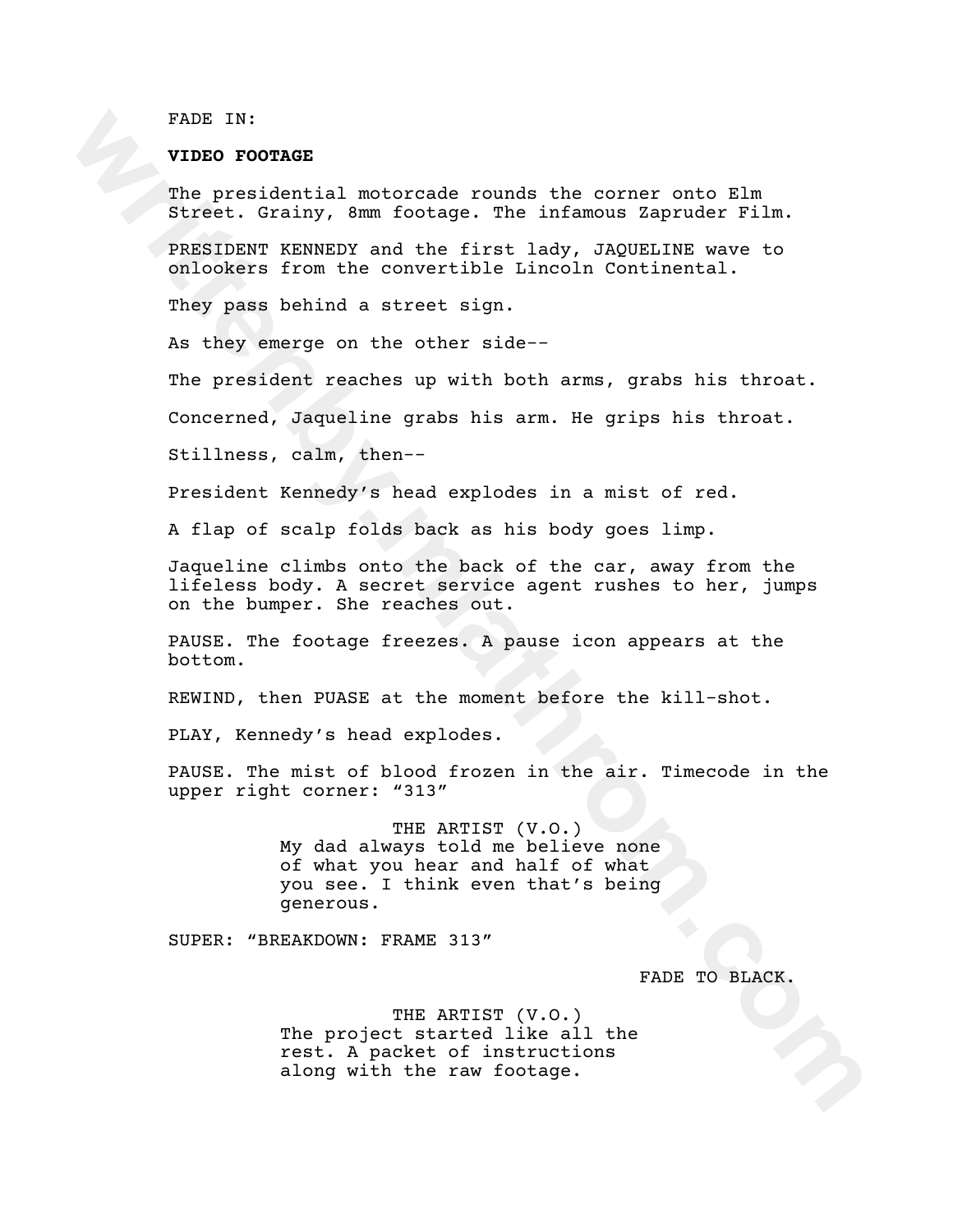A thick metal hatch atop a steel, cylindrical container opens to reveal a thick manilla envelope and 8mm film canister.

A chick metal ateric atops a steel, cylindrical container<br>opens to reveal a thick manilla envelope and Semm film<br>children:<br>The ARTIST<br>opens to reveal a this point: You know, embellishing<br>which is a favor more point in the THE ARTIST I'd only done simple shots up until this point. You know, embellishing war footage with some added explosions, a few more bodies to up the intensity. This one was different.

FADE TO BLACK.

A strip of film zips across the screen, then the stops at the first frame of footage.

# THE ARTIST

The raw footage wasn't much different than the final product, except that the president was never shot. Was never even there.

The Zapruder film footage, but with the Kennedy and The First Lady missing from the car.

Fewer people in the lawn. Less grain on the footage.

The footage plays forward

THE ARTIST I shot plates of actors on a green screen stage. Matched the camera moves.

In the upper corner, green screen stage footage appears. A man in a suit, a woman in a dress sit on green boxes. The camera moves to match the angle of the car in the Zapruder footage.

The footage pauses. The Kennedy actor frozen in a wave.

The green fades to transparent. The footage slides into place, the two figures now in the back of the car. The video plates merged.

> THE ARTIST We needed more witnesses, so I threw some crowd members in for good measure.

Digital people fly from off screen into place on the grass.

A woman with a camera flies in.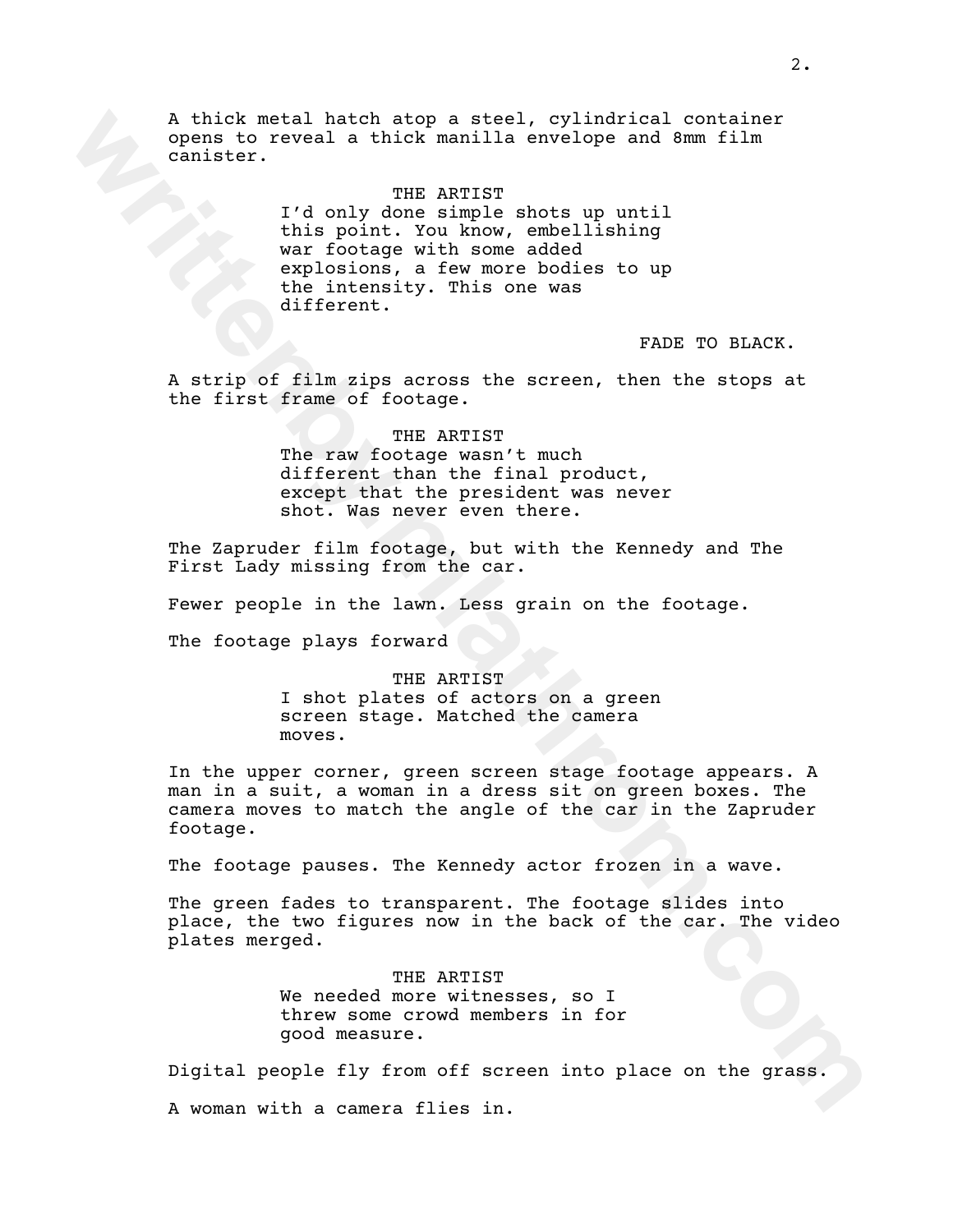THE ARTIST

This lady with the camera. Just misdirection. They'll look for her to verify the authenticity of the footage when the only evidence of her existence is the inauthentic footage. Half of what you see...

The footage plays. The Kennedy actor holds his throat.

A gray 3d model of Kennedy's head appears in the lower left corner. Spins.

> THE ARTIST Luckily the president was handsome, so there was plenty of reference to assemble a convincing model for face replacement.

The face turns into position, flies onto the actor's head. Blends in. It's now Kennedy.

The same happens with Jaqueline's face.

THE ARTIST The last bit was the kill-shot.

The footage stops as the actor jerks his head back.

A blood mist element fades in on top of his head.

This landy with the common Just the scheening with the common Just the scheening of the substration of the matricial form and the residence is the inangle increase is the insurable increase is the contage plays. The Renned THE ARTIST The mist kind of just explodes. From no particular direction. The idea was to make it vague so they would have flexibility in fabricating the story, at least that's what I assume. They wanted it gruesome, though.

A digital skin flap appears on the head.

Gray matter chunks materialize in the air.

THE ARTIST Kennedy was never actually killed. In fact, I'd never heard of the Zapruder film. It didn't exist. Not in my timeline.

The footage rewinds. Plays. Kennedy's head explodes.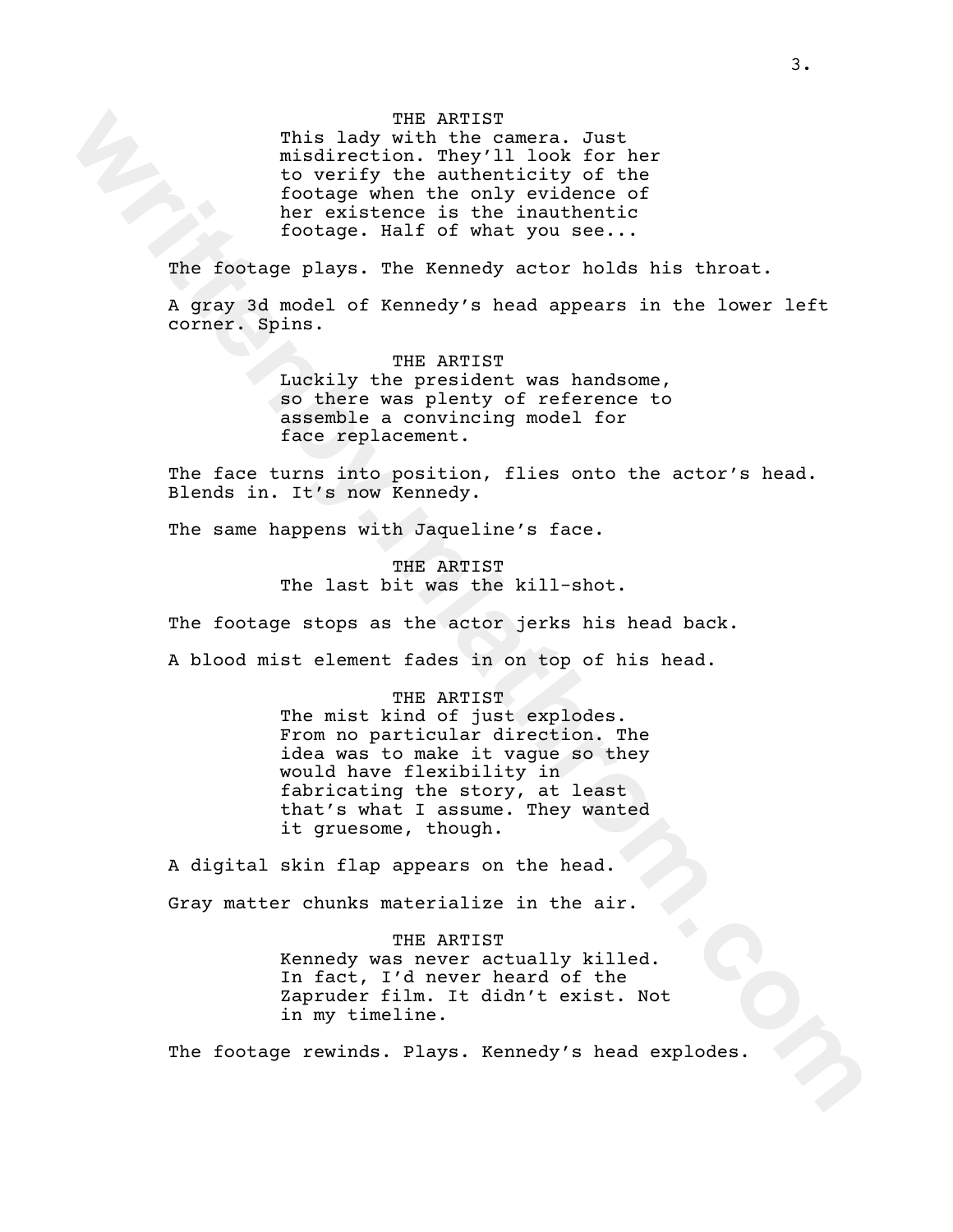THE ARTIST I didn't know what I was doing. My previous work didn't change anything... I... I don't know.

The footage pauses on the exploding head. The footage glitches out in VHS tape static.

SMASH TO BLACK.

THE ARTIST Anyway. I finished up with a grain pass to hide any flaws, not that my work ever has any.

A reel of film appears. It spins, winds up.

## THE ARTIST

I didn't know what I was doing. My<br>
sampling... I... I don't change<br>
anything... I... I don't know<br>
change pauses on the exploding head. The footage<br>
gliches out in WES keps etails.<br>
SMAEM TO BLACK.<br>
NAMPLATE THE ARTIST<br>
A My film guy transferred it onto the requested eight-millimeter Kodachrome Two safety film. Twenty six point six seconds at eighteen frames per second. Frame three thirteen. I touched every one of those four hundred and eighty six frames, but frame three thirteen was the one that changed everything.

The sound of a gunshot rings out, as the last of the strip sucks into the reel.

FADE TO BLACK.

The metal hatch of the cylindrical container opens. Empty.

A arm places the reel of film at the bottom. Closes the hatch.

FADE TO BLACK.

A digital control face on the front of the cylinder appear. A date types out in digital script: "11/21/1963"

The machine rumbles. A loud hum fills the air. Light spills from the cracks around the hatch.

A loud pop. Then it settles.

Smoke rises from the hatch.

## FADE TO BLACK.